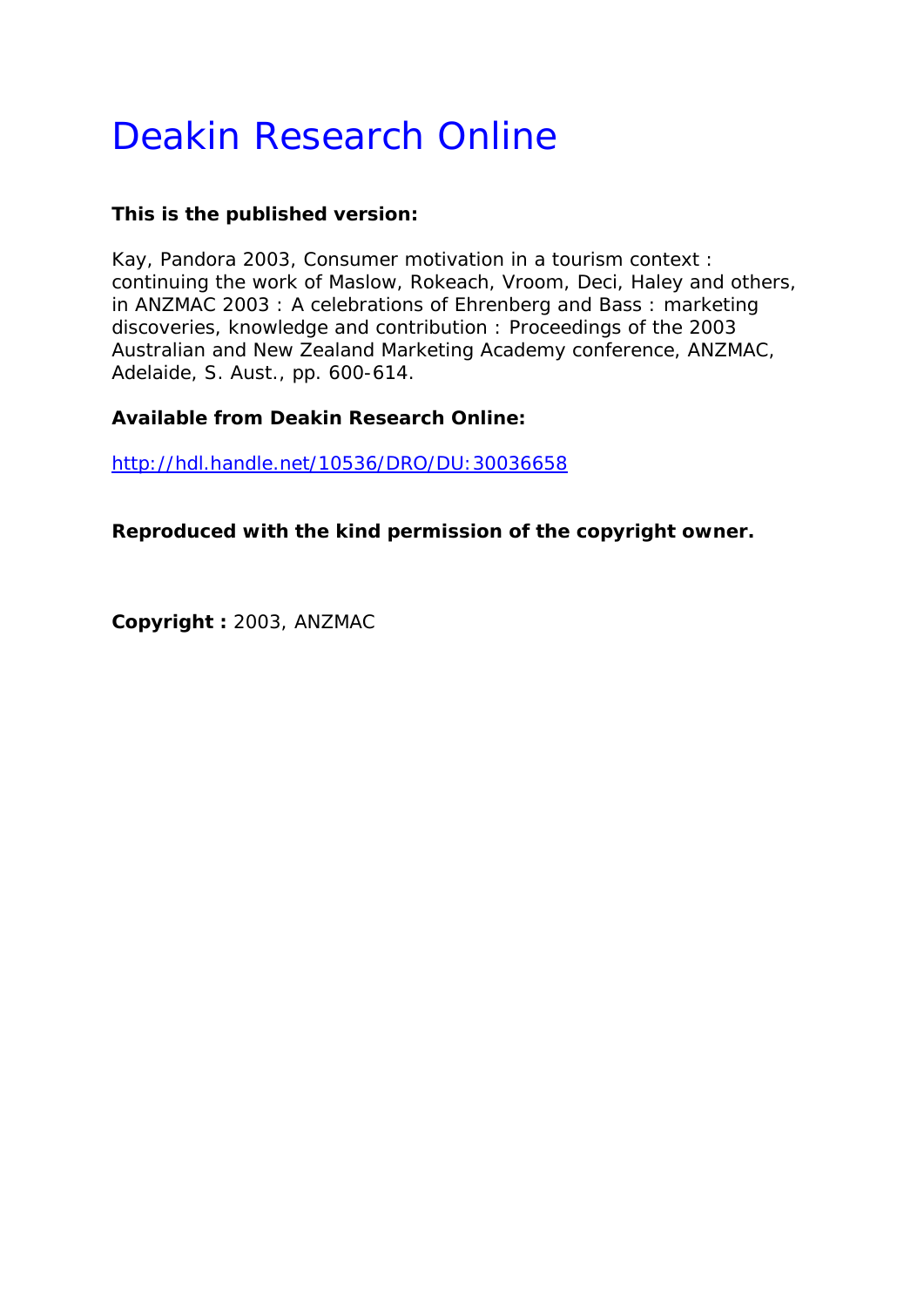#### CONSUMER MOTIVATION IN A TOURISM CONTEXT: CONTINUING THE WORK OF MASLOW, ROKEACH, VROOM, DECI, HALEY AND OTHERS.

## Pandora Kay Victoria University

#### Track: Conceptual Papers / Marketing Theory

#### Abstract

This paper examines the literature on understanding and measuring consumer motivation and the application of these theories and procedures to understanding and researching tourist motivation. The application of consumer motivation theory to tourism is considered especially relevant, because motivation is considered a critical variable in the tourist decision-making process.

When understanding and predicting consumer and tourist behaviour, some measures are considered superior to others and this will be examined in this paper. Also many measures of motivation are often used as one of the segmentation bases for tourist and other consumer markets, thereby indicating a strong relationship between motivation and market segmentation, also to be discussed in this paper.

The purpose of this study is threefold: (1) to investigate what standards or consensus for determining consumer motivation have emerged in the academic marketing literature, (2) to review the theoretical knowledge about approaches and procedures for determining and measuring consumer motivation in general and their application to understanding tourist motivation (3) to suggest implications for future research of consumer motivation in a tourism context.

#### **Introduction**

Tourist motivation studies embody an amalgam of ideas and approaches, constituting what Cohen (1974) would refer to as a "fuzzy set" of definitions and descriptions (p.528). Cohen's criticism of definitions, concepts and descriptions, was based on clarifying, 'who is a tourist?', whereas the conceptual clarification almost thirty years on, continues to relate to clarifying 'why do people travel?'. In 1971, Lundberg first posed this basic question and lamented the paucity of research on tourist motivation (1972). Almost a decade later, Dann (1981) called for conceptual clarification about tourist motivation and its implications for research. In his appraisal of tourist motivation literature, explanation for lack of consensus over definition is attributed to a multidisciplinarity of treatment and plurality of theoretical perspective within a given discipline. There is consensus, however, that a grasp of "motivation" tells us "why" an individual or group have behaved or are about to perform an action (e.g., Dann 1981, p.202).

More than 30 years later, the tourism, travel, leisure and event tourism literature is replete with articles explaining why people travel or why tourists participate in particular activities, and to understand why people do these things, tourist motivations have been studied. A summary of the earliest studies of tourist motivation and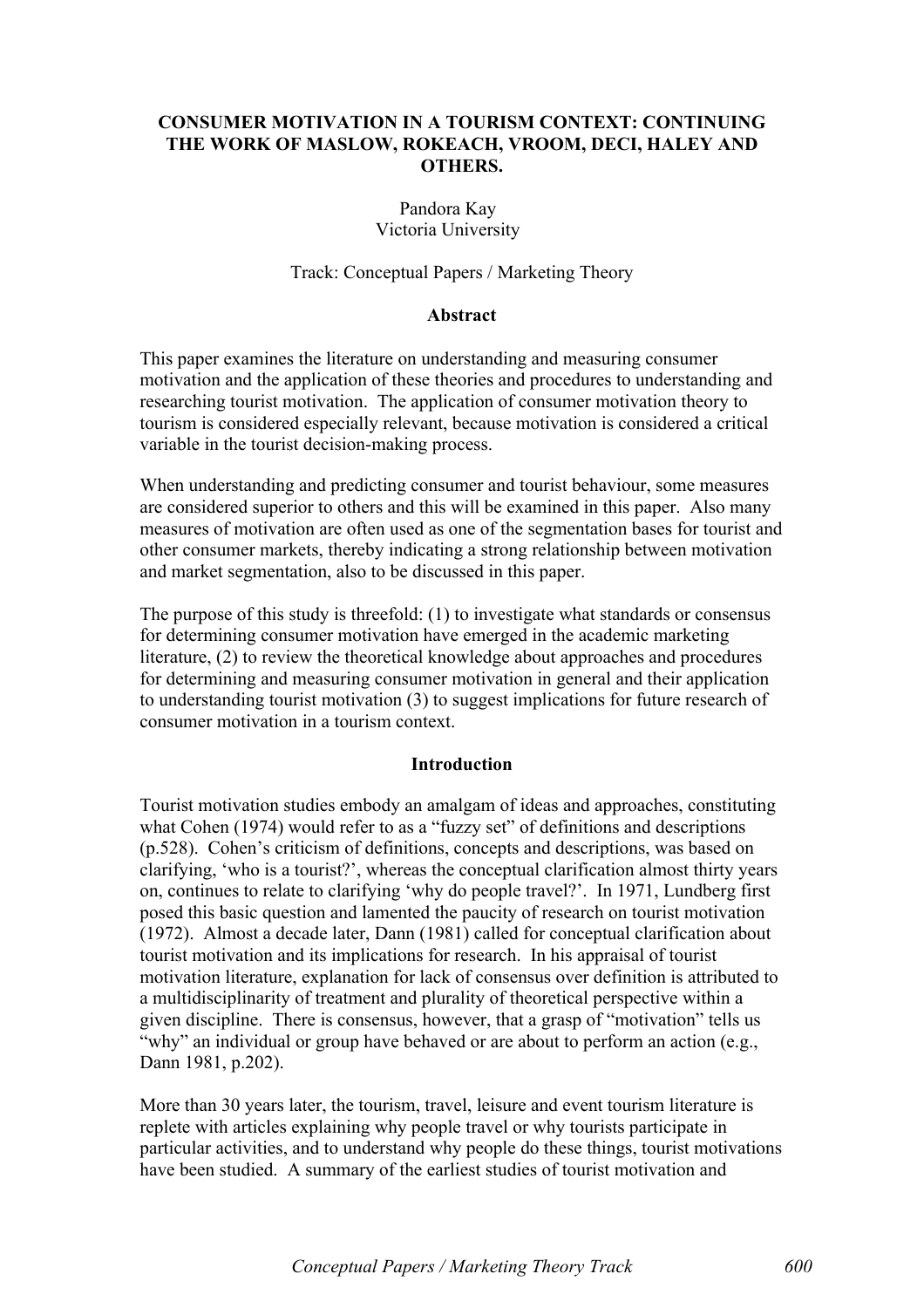reviews of tourist motivation literature is provided in Table 1. The aim of this paper is to identify the application of consumer motivation to the field of tourist motivation and review what approaches and procedures have been used. The relevant literature examined in this paper is from tourist motivation in the first instance, then comparisons are made with the relevant theories identified from consumer motivation literature.

| Author                 | Major tourist motivation issue addressed                                                               | Research Type |
|------------------------|--------------------------------------------------------------------------------------------------------|---------------|
| (Lundberg 1971)        | Used 18 motivational statements including educational, cultural,<br><b>Empirical</b>                   |               |
|                        | relaxation, ,pleasure, ethnic, and sociological motives.                                               |               |
| (Cohen 1974)           | Clarification of who is a tourist and inclusion of motivational<br>Conceptual                          |               |
|                        | typologies based on different tourist roles                                                            |               |
| (Cohen 1979)           | Describes tourism as spanning a "range of motivations" from the sphere<br>Conceptual                   |               |
|                        | of leisure to religion                                                                                 |               |
| (Crompton 1979)        | Identified 9 motives for pleasure travel: 7 of which are classified as<br><b>Exploratory/Empirical</b> |               |
|                        | 'social psychological' and two as 'cultural' (novelty and education)                                   |               |
| (Dann 1981)            | Appraisal of tourism motivation literature and research methods.<br><b>Conceptual/Review</b>           |               |
|                        | includes push and pull factors as a basis for tourist motivations.                                     |               |
| (Iso-Ahola 1982)       | Rejoinder to Dann's (1981) survey of literature on tourism motivation<br>Conceptual                    |               |
|                        | including a social psychological model of tourism motivation                                           |               |
| (Witt $&$ Wright 1992) | Review of content theories of motivation and applies<br><b>Conceptual/Review</b>                       |               |
|                        | expectancy theories of motivation to explain tourist motivation                                        |               |

*Table 1: A summary of the earliest studies of tourist motivation and reviews of tourist motivation literature*

Through a review of the relevant literature, numerous theoretical approaches to tourist motivation can be identified. At least three different approaches are identified in Table 1: social psychological theories (Crompton 1979; Iso-Ahola 1982); content theories (Witt & Wright 1992); and expectancy theories (Witt & Wright 1992).

The tourist motivation literature overall, reveals four main approaches (Table 2), each of these being based upon earlier motivation theories from other consumer behaviour literature as summarised in Table 3. At least two, are seemingly opposing theories of motivation: needs-based - largely based on the work of Maslow (1943); or valuesbased – largely based on the work of Rokeach (1968), although some studies refer to both (e.g., Muller 1991). Others believe expectancy theory from work motivation is an appropriate framework for understanding tourist motivation (e.g., Witt & Wright 1992). Benefits sought or realised are also often used as measures in travel motivation research (e.g., Pearce & Caltabiano 1983; Frochot & Morrison 2000) and sometimes are linked with needs and Maslow's Hierarchy of Needs theory (e.g., Pearce & Caltabiano 1983).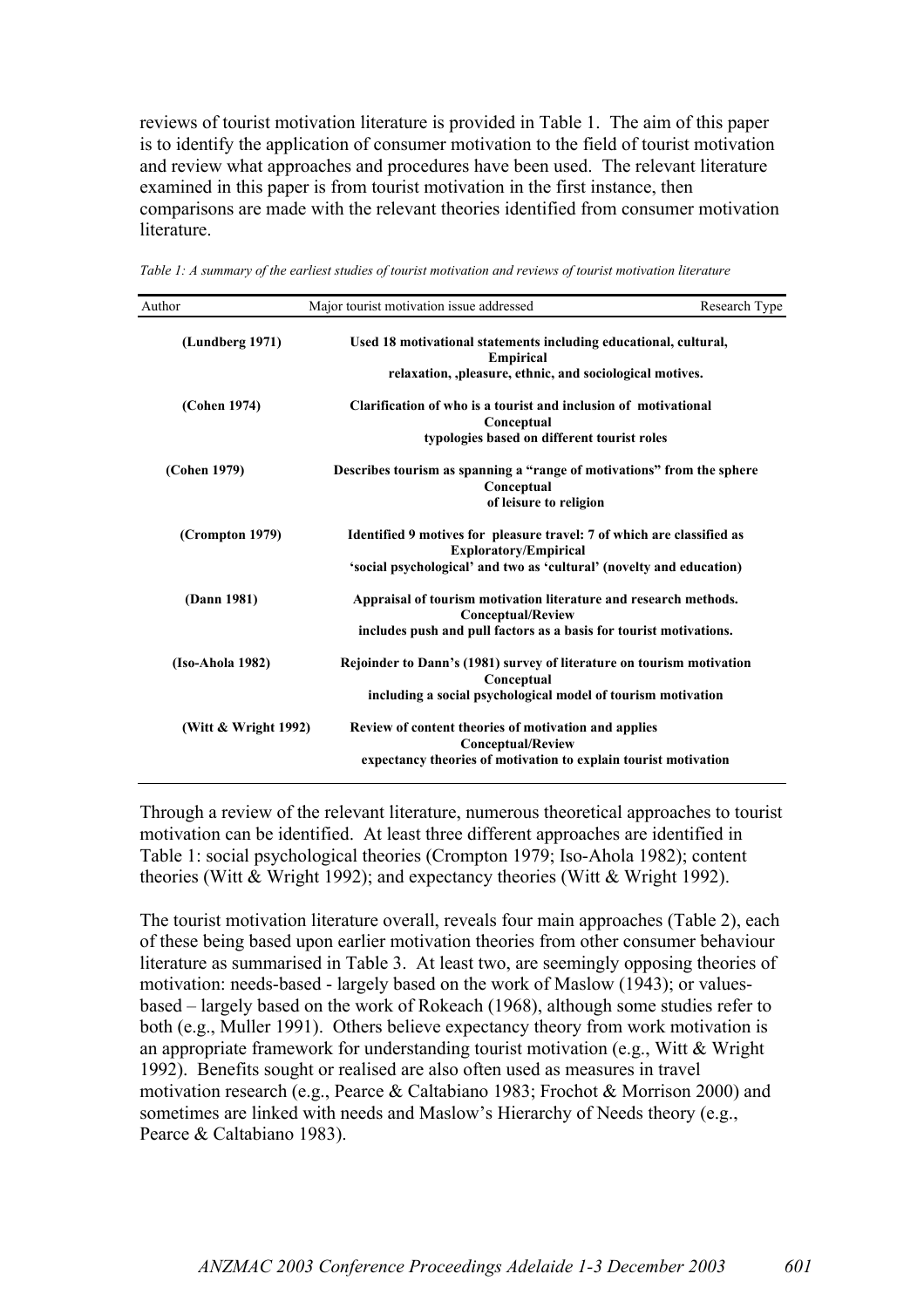These four approaches to tourist motivation will be discussed in this paper with comparisons of their use in other marketing literature. Some of their advantages, disadvantages, problems, issues and challenges are included in this discussion. Additional approaches that have been used in tourist motivation research and other approaches of possible relevance to tourist motivation are then briefly considered. From this review of various approaches, recommendations for future tourist and consumer motivation research will be made.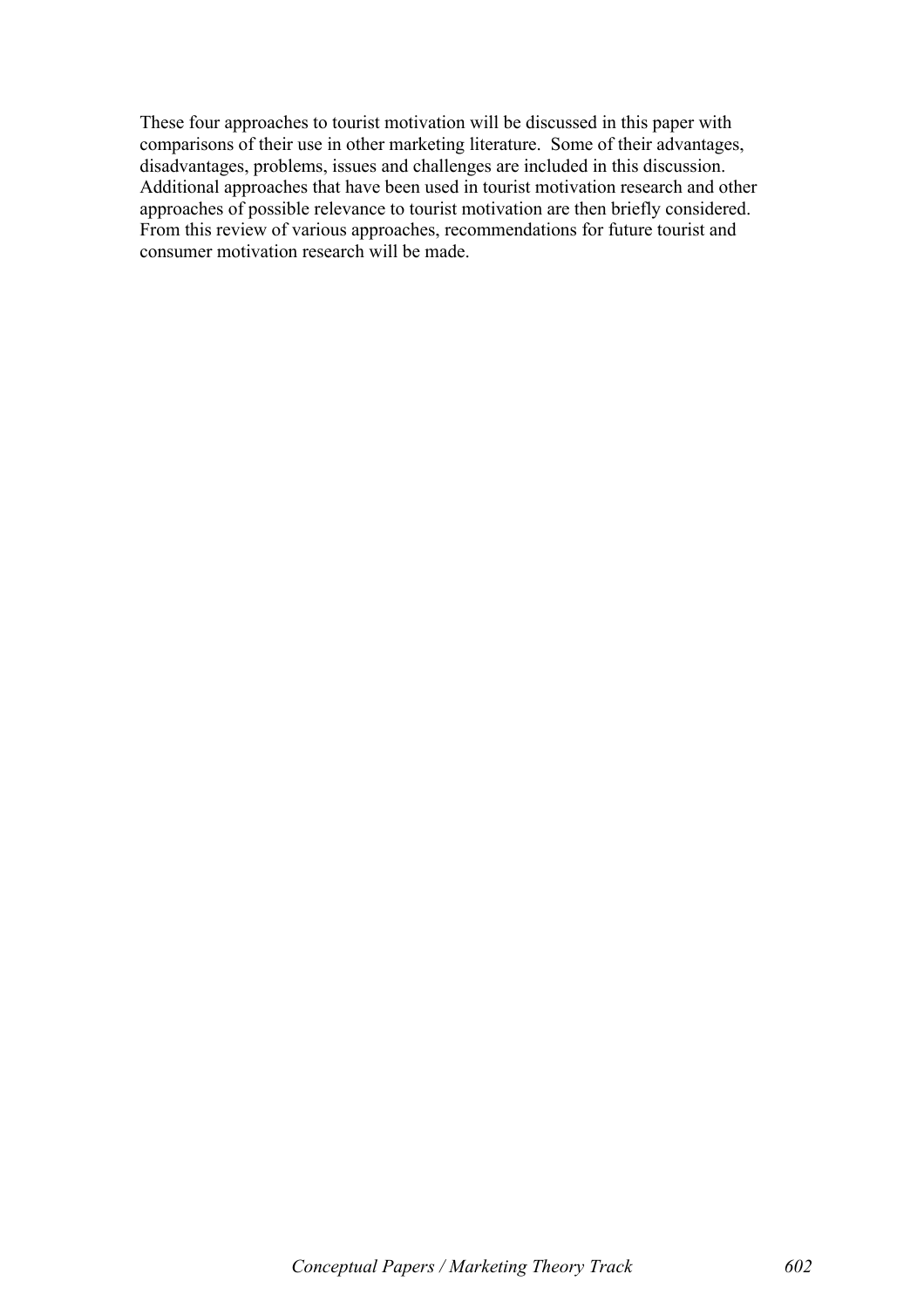*Table 2: A summary of key studies in the tourist motivation literature*

| Author                         | Major consumer motivation issue addressed                                                                                                                                                                         | Research Type |
|--------------------------------|-------------------------------------------------------------------------------------------------------------------------------------------------------------------------------------------------------------------|---------------|
|                                | Needs-Based<br>(Pearce & Caltabiano 1983) Inferred travel motivation from travelers' actual experiences which were<br><b>Empirical</b><br>coded in classification of travel motivation based on Maslow's analysis |               |
|                                | of needs. Results indicated that positive and negative tourist experiences<br>highlighted different need structures.                                                                                              |               |
|                                | Values-Based                                                                                                                                                                                                      |               |
| (Madrigal 1995)                | Personal values, traveller personality type and leisure travel style<br><b>Empirical</b>                                                                                                                          |               |
|                                | based on LOV and Plog's personality type.                                                                                                                                                                         |               |
|                                | (Skidmore & Pyszka 1987) Segmentation of the US international pleasure travel market based on<br><b>Empirical</b><br><b>VALS</b>                                                                                  |               |
|                                | Benefits Sought or Realised<br>(Pearce & Caltabiano 1983) Combined Maslow's Hierarchy of Needs (see above) and benefits Empirical<br>realised                                                                     |               |
| (Driver, Brown, & Peterson     | Identified five generally recognized categories of experiential benefits<br>Conceptual<br>in                                                                                                                      |               |
| 1991)                          | leisure research: psychological, sociological, psycho-physiological,<br>economic, and environmental                                                                                                               |               |
|                                | (Frochot & Morrison 2000) A review of benefit segmentation to tourism research identifying<br><b>Conceptual/Review</b>                                                                                            |               |
|                                | four types of applications: destination marketing, targeting specific                                                                                                                                             |               |
|                                | markets, attractions/events/ facilities, and traveller decision making<br>processes; general characteristics, challenges, issues, advantages and<br>disadvantages.                                                |               |
| <b>Expectancy Theory-Based</b> | Apply expectancy theory to a model of holiday preference and<br>(Witt & Wright 1992)<br>choice                                                                                                                    | Conceptual    |

|  | Table 3: A summary of key consumer motivation theories and studies of relevance to the tourist motivation studies |  |  |  |
|--|-------------------------------------------------------------------------------------------------------------------|--|--|--|
|  |                                                                                                                   |  |  |  |

| Author                  | Major consumer motivation issue addressed<br>Research Type                                                                        |  |  |
|-------------------------|-----------------------------------------------------------------------------------------------------------------------------------|--|--|
| (Maslow 1943)           | Needs-Based<br><b>Hierarchy of needs</b><br>Conceptual                                                                            |  |  |
| (Murray 1938)           | <b>Classification of needs</b><br>Conceptual                                                                                      |  |  |
| (McClelland 1955, 1965) | Trio of basic needs/McClelland's theory of learned needs:<br>Conceptual/Empirical<br>needs for power, affiliation and achievement |  |  |
| (Rokeach 1968, 1973)    | Values-Based<br>Rokeach Value Survey (RVS) consisting of 18 personal values<br>Conceptual/Empirical<br>and 18 social values       |  |  |
| (Mitchell 1983)         | <b>Values and Lifestyles (VALS)</b><br>Conceptual/Empirical                                                                       |  |  |
| (Kahle & Kennedy        | 1989)<br>List of Values (LOV)<br>Conceptual/Empirical                                                                             |  |  |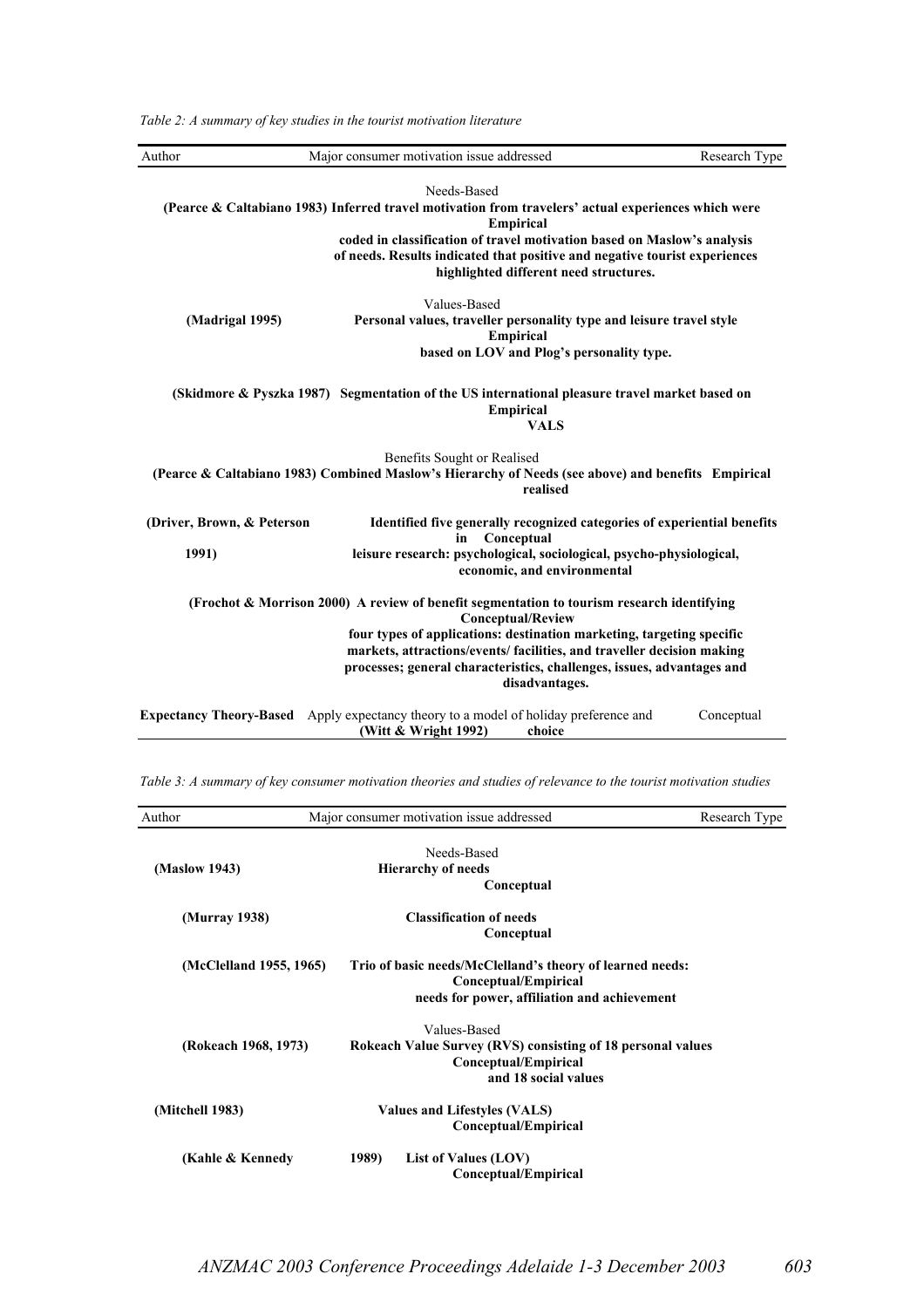|              | Benefits Sought or Realised                                       |
|--------------|-------------------------------------------------------------------|
| (Haley 1968) | Benefits sought by toothpaste market, measured by consumer value  |
|              | Conceptual/Empirical                                              |
|              | systems and consumer perceptions about various brands in product  |
|              | category of interest.                                             |
|              | Expectancy Theory-Based                                           |
| (Vroom 1964) | Expectancy theory in relation to work and motivation              |
|              | Conceptual/Empirical                                              |
| (Deci 1985)  | Refined and expanded expectancy theory in relation to motivation. |
|              | Conceptual/Empirical                                              |

#### Needs-based Motivation

That the concepts of satisfying needs or desires and the equilibrium that results from meeting needs are fundamental to most theories of motivation, is widely stated in the tourist motivation literature. Shoemaker (1994) claims there is an implicit assumption in all tourist motivation studies, that the consumer will choose the destination or type of holiday or vacation that will best satisfy his/her desires or needs. Yuan and McDonald (1990) restate Crompton's (1979) concept of equilibrium that results when no discrepancy exists between the preferred behaviour and actual behaviour. Simply stated, "equilibrium exists to the extent that physical, social, and psychological needs are met. Pleasure travel is assumed to be goal-directed, aimed at satisfying these unmet needs" (p. 42). This concept of equilibrium is inherent in most theories of motivation (Yuan & McDonald, 1990).

Maslow's (1943) hierarchical needs theory, although developed in the field of clinical psychology has become widely influential as the best-known general theory of motivation and has been applied to explain motivation in many social disciplines, and areas such as business, marketing and tourism. Murray's classification of human needs (1938) is an extensive list of physiological and psychological needs that stimulated research into specific needs such as the needs for achievement, affiliation and power (e.g., McClelland 1955, 1965).

Needs-based motivation theories have been criticised in the tourism and other consumer motivation literature. While they have been acknowledged as useful for drawing attention to the wide variety of different needs that can motivate human behaviour (e.g., Witt & Wright 1992), predicting the effects of motivation on behaviour requires more than an understanding of human needs, because, "a knowledge of people's needs will not necessarily tell us what they will actually do to fulfil such needs, or indeed whether they will do anything at all" (p.44).

Specific criticisms of Maslow's hierarchy theory include its acknowledged strength of being sufficiently generic to cover most lists of human needs, means that the concepts are too general (Schiffman & Kanuk 1997). Whether needs conform with Maslow's proposed prepotency hierarchy has been questioned (Mowen & Minor 1998) and even Maslow questioned the hierarchy upon which his theory is based (1943). Another hierarchy-related criticism is that it cannot be tested empirically as there is no way to measure precisely how satisfied one need is before the next higher need becomes operative (Schiffman & Kanuk 1997). Furthermore, Maslow's theory does not take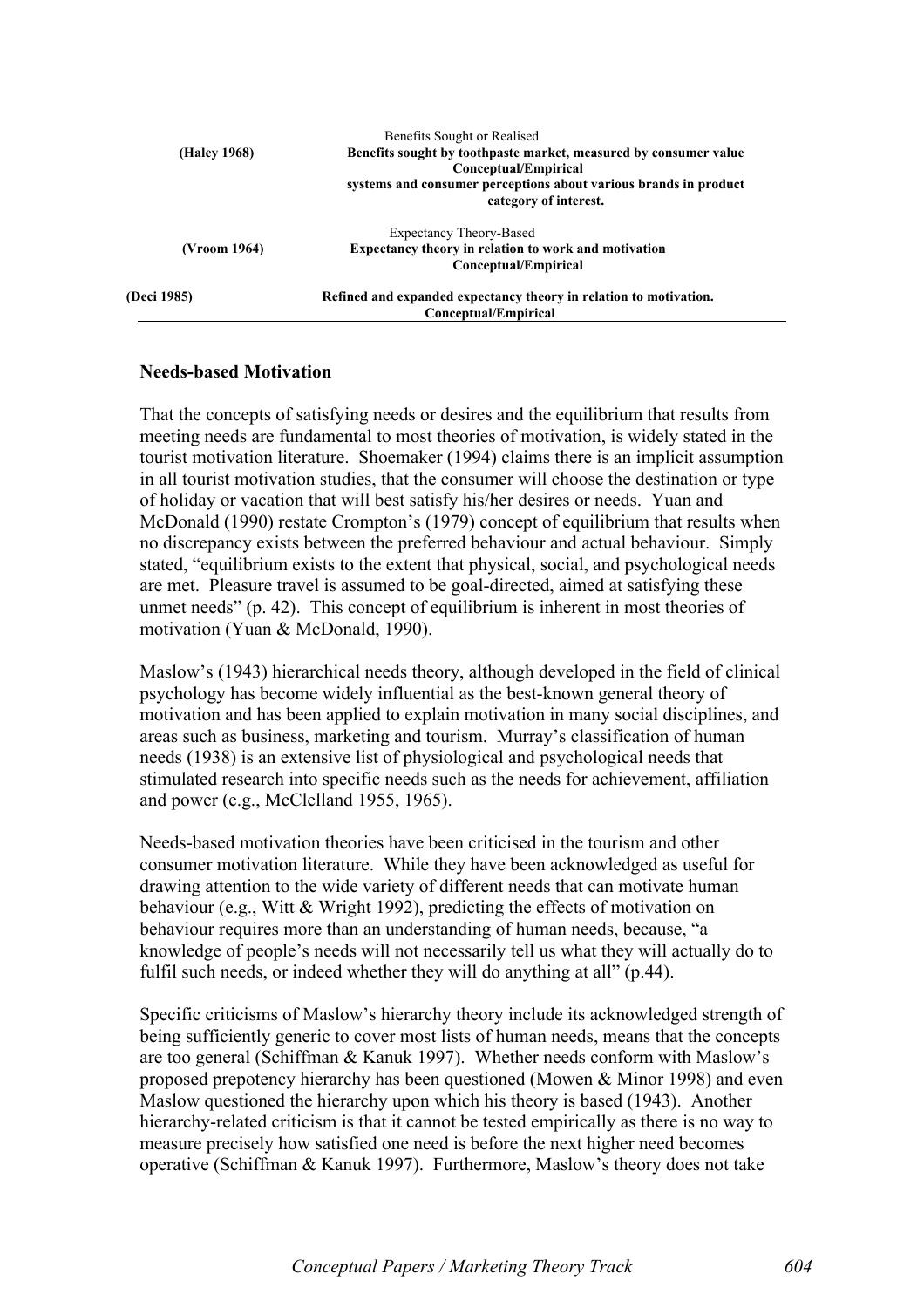into account heroic and altruistic behaviour as other theories can do (Schiffman & Kanuk 1997), nor incorporates other important needs such as dominance, abasement, play, and aggression (Witt & Wright 1992) that are included in Murray's classification (1938).

Despite these criticisms, Maslow's hierarchy is considered a useful tool for understanding consumer motivations, developing marketing strategy, appropriate advertising appeals and as the basis for market segmentation and product positioning because consumer goods often serve to satisfy each of the need levels (Schiffman & Kanuk 1997). Maslow's need hierarchy has been called an 'emotional trigger' that enables marketers to communicate with their target audiences on a personal, meaningful level that goes beyond product benefits (Schrocer 1991). Witt and Wright (1992) conclude that, "the study of needs can at best only provide a partial explanation of motivated behaviour" (p.44). In particular, the way in which an individual's needs may be translated into motivated behaviour is necessary when researching tourist motivation and other such factors must be taken into consideration if the explanation of tourist motivation is to be of use in predicting behaviour (Sharpley 1994).

#### Values-based Motivation

Although abstract in nature, valid and reliable measures for personal values have been developed. One of the most commonly used of these measures is the Rokeach Value Survey (1968), consisting of 18 instrumental values (ideal modes of behaviour) and 18 terminal values (ideal end-states of existence) (Madrigal & Kahle 1994). Despite the widespread use of the RVS predominantly in the North American context, two other measures were developed in response to criticisms of the RVS: the Values and Lifestyles (VALS) (Mitchell, 1983) and the List of Values (LOV) (Kahle & Kennedy 1989). The LOV scale is an abbreviated version of Rokeach's personal value scale but is also based on Feather's (1975) the work on values and Maslow's (1954) study of motivation and personality (Kahle, 1986).

In a comparative study of VALS and LOV, mixed support is indicated for both of these measures (Novak & MacEvoy 1990). More contemporary literature indicates that the LOV is now used more frequently than VALS due to its superiority in relation to its reliability and validity (Daghfous et al. 1999) and its parsimony (Madrigal & Kahle 1994; Madrigal 1995). An acknowledged feature of the VALS typology, is its foundation in social value rather than personal value, which is useful in developing and implementing advertising messages serving the intrinsic motivations of the target market (Ekinci & Chen 2002).

There has been considerable research undertaken in relation to the impact of personal values on tourist motivation and consumption behaviour including travel behaviour (Pizam & Calantone 1987), travel decisions (Pitts & Woodside 1986), vacation activity preferences (Madrigal & Kahle 1994), and vacation motives (Thrane 1997).

Personal values have been used extensively in consumer behaviour literature for market segmentation purposes (Ekinci & Chen 2002, as they are "determinants of attitudes and behaviour and hence provide a stable and inner-oriented understanding of consumers" (Kamakura & Novak 1992, p. 119). They have also been used for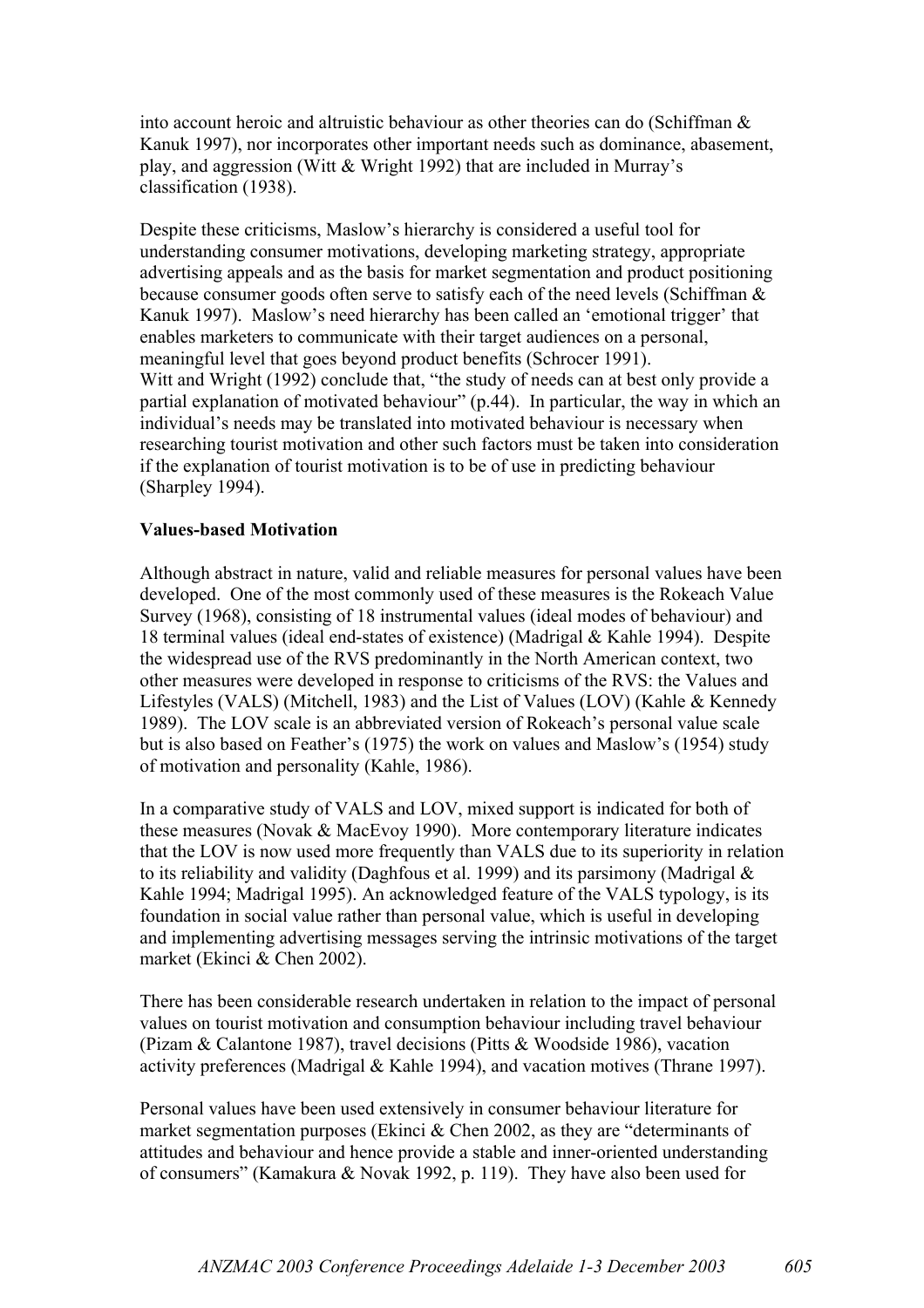tourist market segmentation purposes. Pitts and Woodside (1986) used personal values based on the RVS to identify travel/leisure "benefit segments", Skidmore and Pyszka (1987) used VALS to segment to US international pleasure travel market, Madrigal and Kahle (1994) used LOV value-system segmentation to predict vacation activity preferences, Ekinci and Chen (2002) used LOV in an attempt to detect segments in British holidaymakers to Turkey. Value systems such as RVS, VALS and LOV are preferred to single values for predicting behaviour and identifying segments (Madrigal & Kahle 1994).

#### Benefits Sought or Realised

From the outset in 1961, benefits sought research was used by a number of America's largest corporations as a superior approach to market segmentation with the strength being that it relied on causal factors than descriptive factors and therefore was a good predictor of future consumer behaviour (Haley 1961 cited in Haley 1971). Firstly it was undertaken as experimental research based on attitudes toward brands within a product category, but by 1972 it is described as consumer value and perception based (Haley 1961 cited in Haley 1971).

While benefit segmentation has been applied to many other markets and studies particularly from the 1980s onwards, its greatest attention and application has been in the fields of travel, tourism, leisure and recreation. One reason for this interest is its focus on travelers' motivations which have always been portrayed as a critical variable in the tourist decision making process (e.g., Crompton 1979; Lundberg 1971). That there is a widely held belief of some association between tourists' motivations and benefits sought has been acknowledged (Frochot & Morrison 2000), but the exact link is still to be tested and proven. Frochot and Morrison (2000) claim Lundberg's (1971) tourist motivation research is an example based on benefits even though they are not directly called 'benefits' in the study.

Benefit segmentation has been noted as being better at predicting and explaining behaviour than other measures which merely describe it, such as personality and lifestyles, volumetric, demographic, or geographical measures (Loker & Perdue 1992, p.30, based on Haley 1985).

In a review of its application to tourism research in 2000 (Frochot & Morrison 2000), three types of applications are identified: attribute-based (e.g., using a destination's or tourism services' attributes or features as the benefits); psychologically-based (e.g., "grouping customers on the basis of the importance they attach to a combination of sensory, rational and emotional benefits expected from the product or service" Lewis 1981, p.43); or a combination of both. Another typology identifies two contrasting operationalisations of benefits emerging in the tourism literature (Tian et al 1996): before the 80s, benefits were almost exclusively defined in terms of visitors' ratings of desired amenities and activities (e.g., Crompton 1979); since the 80s some researchers conceptualise the tangible attributes as being merely conduits that have the potential to facilitate desired experiential and psychological benefit outcomes (e.g.. Iso-Ahola 1982; Pearce & Caltabiano 1983). By 1991, five categories of experiential benefits are generally recognized: psychological, sociological, psychophysiological, economic, and environmental (Driver, Brown, & Peterson 1991).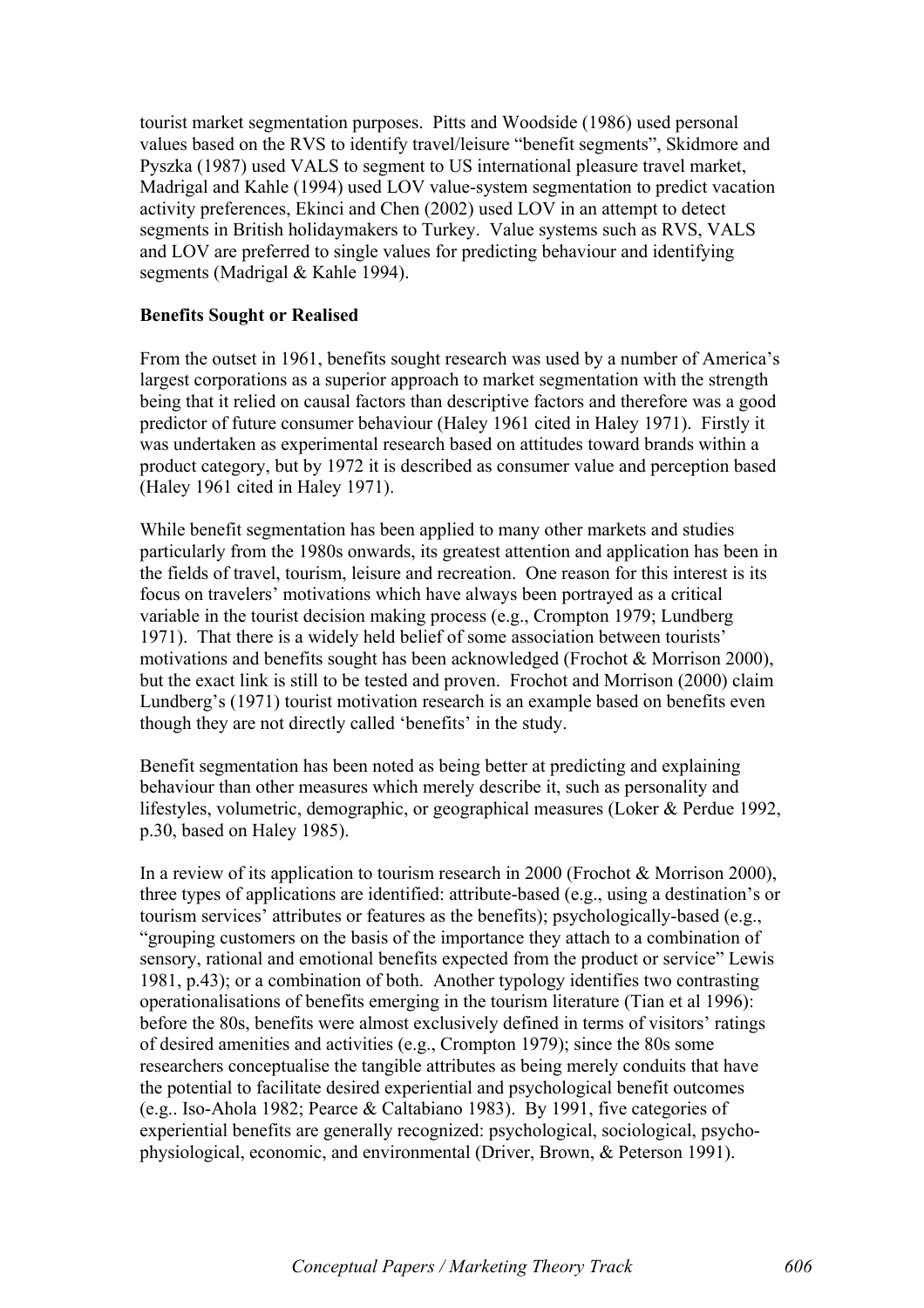Pearce and Caltabiano's (1983) research emphasises a strong association between travel motivation, benefits realised, and consumer needs. They noted that previous, "research concerning travel motivation has frequently assumed that tourists are able and willing to articulate their travel needs." (p.16). They argue that influences about travel motivation inferred from tourists' actual experiences may provide fresh insights and their results indicated that positive and negative tourist experiences were not the inverse of one another but rather highlighted different need structures.

One issue in tourism benefit segmentation research is the timing of the collection of benefit statement ratings with some based on benefits sought (i.e., prior to visitor departure) and others on benefits realised (i.e., after trip is completed or based on past trip). Examples of the former include Crompton (1979) and Crask (1981) on primary motivation for vacation travel, Gitelson and Kerstetter (1990) investigation of the relationship between socio-demographic variables, benefits sought and subsequent vacation behaviour, and more recently, Jang et al., (2002) in their benefit segmentation of the Japanese pleasure travel market. Examples of benefits realised research are Pearce and Caltabiano (1983) who infer travel motivations from actual travel experiences, Woodside and Jacobs (1985) who study benefits realised by major travel market, and Shoemaker (1994) who segments the US travel market by benefits realised.

In terms of tourism benefit research areas of interest, while there has been a lot of research about festival and event motivation, not much to date has been specifically benefit-related nor has benefit research been greatly applied to specific market segments such as ecotourism, adventure tourism, or cultural tourism nor to specific nationalities (Frochot & Morrison 2000).

## Expectancy Theory

Predicting the effects of motivation on behaviour also requires an understanding of the processes whereby needs are transformed into motivated behaviour and, in particular, of the way people's expectations give motivated behaviour its direction (Witt & Wright 1992). Needs-based theory of motivation is largely based on a content theory of motivation and ignores more recent development in motivation theory such as work motivation theory, expectancy theory or VIE (valenceinstrumentality-expectancy) theory (e.g. Vroom 1964 and refined and expanded by Deci 1985).

Vroom (1964) applied expectancy theory to the theory of work motivation and put forward two equations the first of which has been used to explain or predict occupational preference and job satisfaction, the second being to explain or predict occupational choice, remaining in a job and job effort. Expectancy theory, through the concepts of valence (attractiveness), instrumentality (for achieving other outcomes) and expectancy expresses the idea that motivation is a function of the attractiveness of the outcome and the expectancy of achieving that outcome.

Witt and Wright (1992) suggest at the theoretical level expectancy theory enables many of the existing concepts in the study of tourist motivation to be incorporated within a single theoretical framework i.e., need theories such as Maslow and Murray; emotional aspects of tourist motivation – the needs which instigate the desire to travel in the first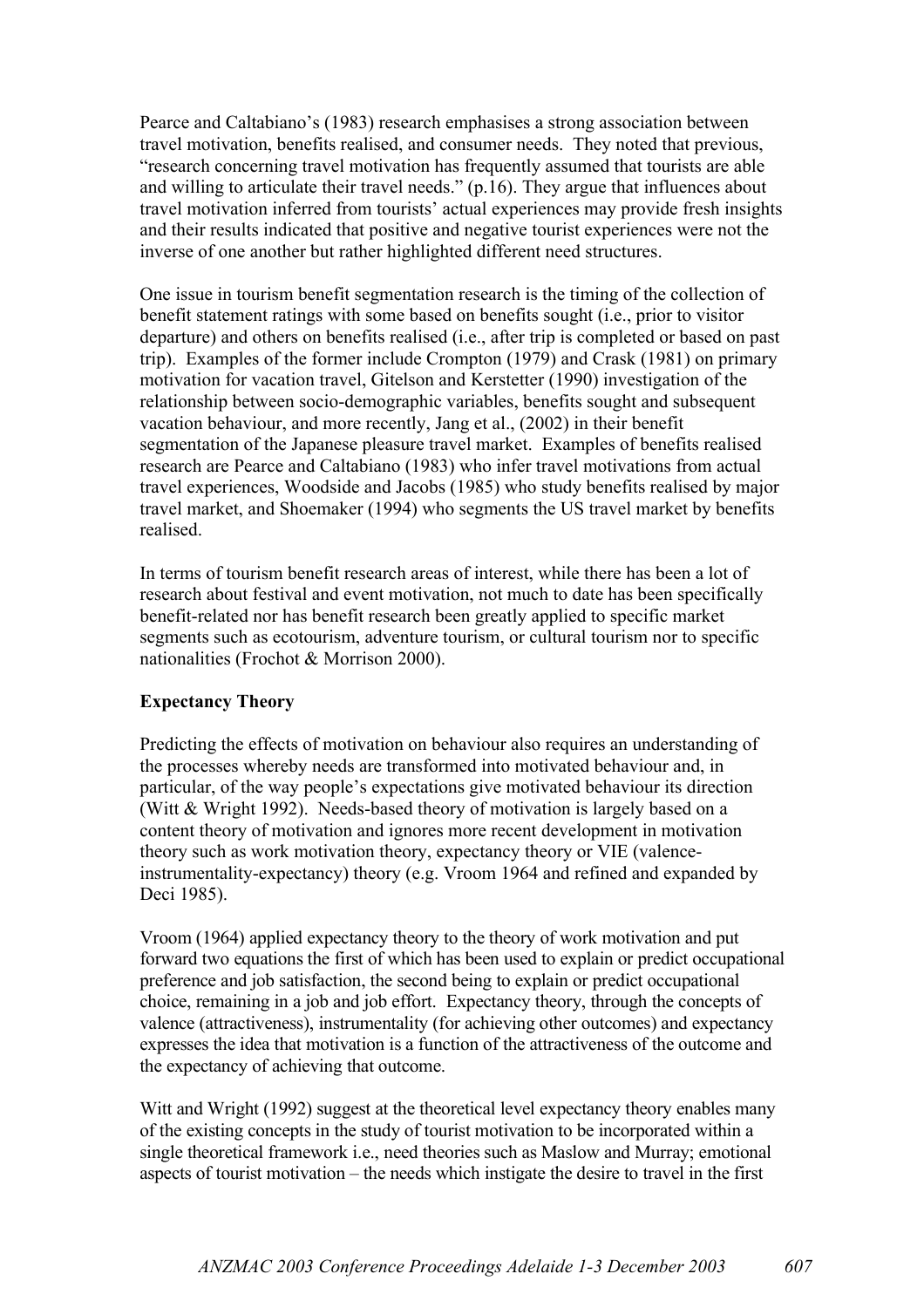place – with the cognitive aspect – the decision making involved in choosing whether to do on holiday and, if so, where. They further claim that occupational (or holiday) preference and occupation (or holiday) choice seem to have the greatest relevance to tourist motivation.

Witt and Wright (1992) propose an expectancy model of holiday preference and choice, which incorporates needs, attractiveness (valence) of holiday attributes, relative preference of different holidays, and the influencing factors of knowledge of holiday destination characteristics; limiting factors such as cost, others' preferences etcetera; expectations; and instrumentality of holidays for providing attributes. All of these will be further influenced by a variety of sources including brochures, guide books and other people's experience, and also by the individual's own experience of previous holidays of the same or a similar type; hence the feedback loops built into the model. All of these also result in a theoretical choice of holiday which acknowledges the importance of both push and pull factors.

Witt and Wright's expectancy theory of tourist motivation emphasises the relationship between motivation, preference and choice. It is fundamentally a needs-based model than a values-based model of tourist motivation that then looks at attractiveness, instrumentality and expectations of outcomes as well as the influencing factors of knowledge of tourist product characteristics and other limiting factors (barriers or constraints). Gnoth (1997) takes an alternative to view to motivation and expectation formation, the operationalisation of which he bases on both the behaviourist notion of drive reduction and the cognitivist constructs of attitudes and values.

A limitation of the expectancy theory and model, is that the complexity of expectancy theory makes it difficult to use the model to predict individual behaviour (Witt & Wright 1992), and difficult to measure because there are so many variables. This complicated method of analysing motivation, serves to highlight that tourist motivation is, itself, a complex subject (Sharpley 1994).

#### Other Approaches to Tourist Motivation

A frequently mentioned approach, in addition to the four main approaches already discussed, is push and pull factors, which have been referred to within the previous discussion. The push-pull framework is considered by some as a useful approach for examining the motivations underlying tourist and visitation behaviour (e.g., Crompton 1979; Dann 1977; Dann 1981; Kim et al 2003). Crompton (1979) identified nine motives for travel: seven of which were socio-psychological or push motives and two cultural pull motives being novelty and education. In this framework, push factors refer to the specific forces that influence a person's decision to take a vacation, while pull factors refer to the forces that influence the person's decision of which specific destination should be selected (Kim et al 2003, p.170). This theory emphasises two stages in a decision to travel, push factors occur first and are those that make you want to travel, pull factors affect where you travel, given the initial desire to travel. Some argue that the motivation to travel can only relate to push factors (e.g., Witt  $\&$ Wright 1992), others see push factors in terms of needs (e.g., Pearce 1982). Maybe pull factors, could be reconsidered as preferences for satisfying motives, drives or needs.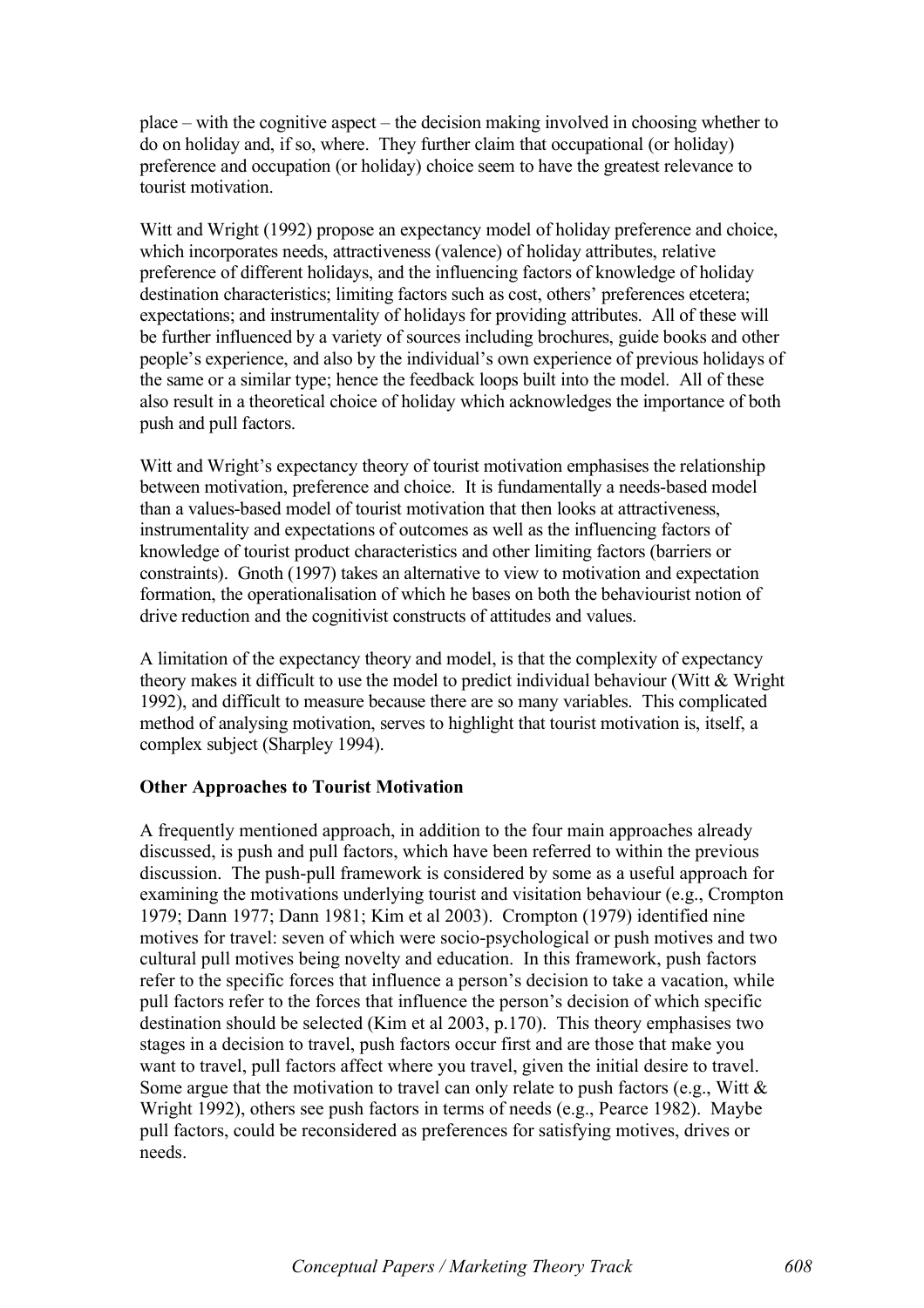Many other factors and concepts have also been identified as relevant to tourist motivation including emotions (e.g., Gnoth 1997), novelty (e.g., Crompton, 1979), authenticity (e.g., MacCannell 1976; Sharpley 1994; Gnoth 1997), hedonism (e.g., Krippendorf, 1984) and the role of preferences (e.g. McCool & Reilly 1993; Lang & O'Leary, 1997).

## Other Theories of Consumer Motivation of Possible Relevance to Tourist

#### **Motivation**

Another trend in consumer research over the past 20 years has been moving away from developing broad theories of motivation such as Maslow's Hierarchy of Needs (1943) and McClelland's social needs (1955, 1965) toward creating more restricted midrange theories that explain narrower facets of human behaviour (Mowen & Minor 1998). Of the six midrange theories Mowen and Minor highlight because these are supported by research and they are fairly confident of their validity, three could be of possible relevance to tourist motivation: motivation for hedonic experiences (e.g., Holbrook & Hirschman 1982; Hirschman & Holbrook 1982); motivation to avoid risk (e.g., Dowling 1986) and the associated role of information is consumer risk perception (Bettman 1975).

In particular, hedonic consumption research has focused on desires to experience emotion and desires for leisure activities and these desires could be directly tourismrelated. With hedonic relevance coming from the product's symbolic value and the emotion it is anticipated to elicit in the consumer (Mowen & Minor 1998), hedonic consumption research has focused on products that are intrinsically more emotionally involving than packaged goods, examples being movies, rock concerts, theatre, dance, pornography, and sporting events. These products could also be tourism-related.

## Conclusions and Implications

The foregoing review has highlighted some of the key approaches and some associated measures of consumer motivation research used in the field of tourism or of potential relevance. It has also uncovered several issues, problems and potential disadvantages of the various approaches.

Two main marketing applications and purposes of consumer and tourist motivation theories and research have been identified in this paper, i) understanding why consumers behave as they actually do, seek or intend to, in order to predict future buying behaviour, and ii) as bases for market segmentation of tourist markets which is primarily undertaken for the further purpose of enabling the development of more efficient and effective tourism marketing especially communication, promotional strategies, advertising campaigns and product positioning.

While there is clarity about what consumer motivation is, this being an understanding of why people behave as they do, and consensus about its continuing significance in the consumer decision-making process and relevance to marketing practices, to date there is no single standard or consensus about the best way to understand or measure consumer or tourist motivation. Rather, several widely used approaches and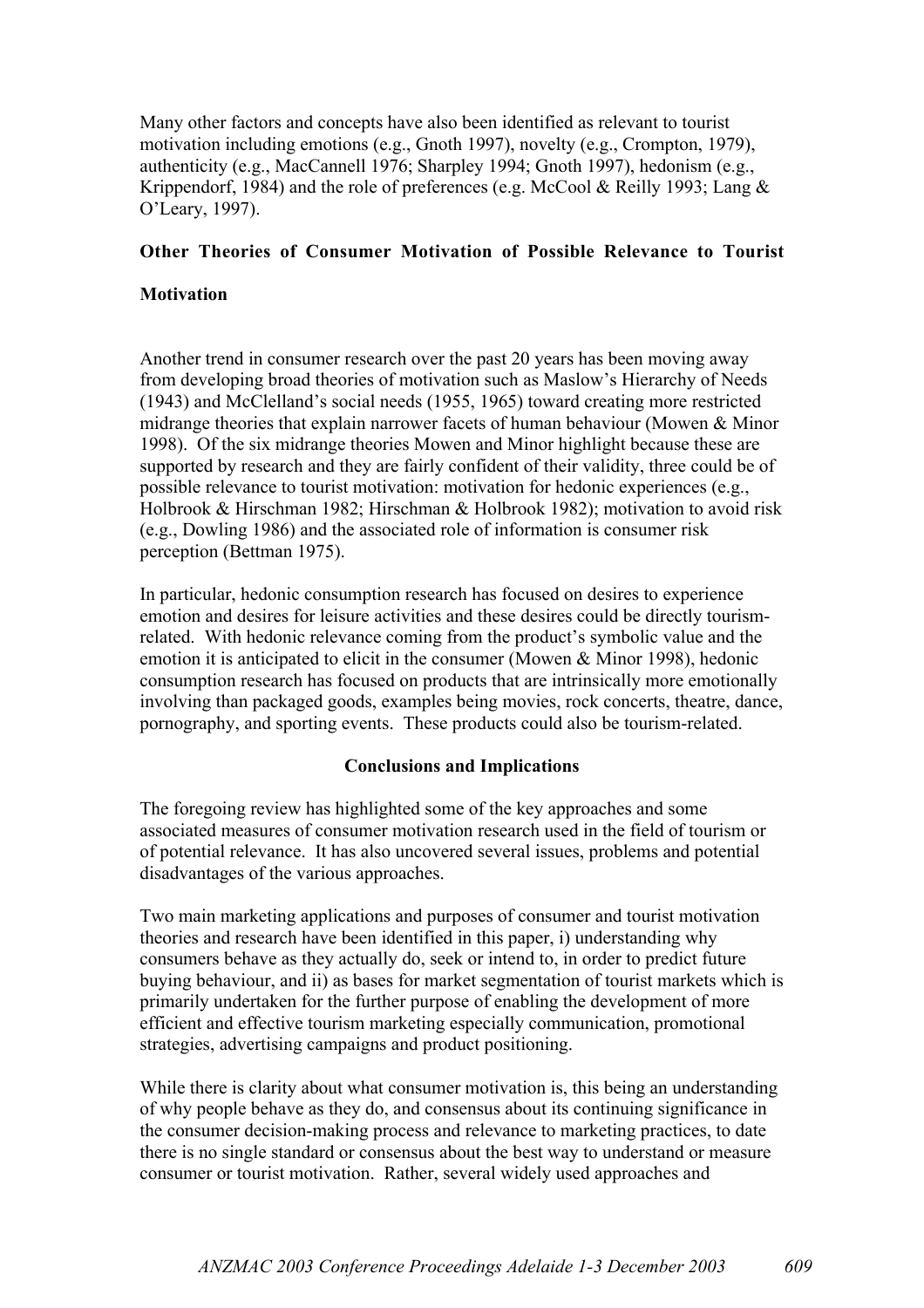procedures have emerged, but as identified in this paper, some 'fuzziness' between them is still in evidence.

The implications for future research of consumer motivation in a tourism context, are that for the time being, all four approaches are of continuing relevance and there is a considerable body of knowledge to underpin the proposed use of any one or combination. In particular, human needs, values, benefits and expectations have been considered useful for understanding consumer motivations, developing marketing strategy, appropriate advertising appeals and as the basis for market segmentation and product positioning. However, other factors and concepts of particular relevance to tourist motivation have also been identified: emotions, novelty, authenticity, hedonism and the role of preferences. These are largely conceptual propositions, still to be empirically researched, and midrange theories of consumer motivation could be of particular relevance to this future research.

#### **References**

Bettman, J. (1975). Information Integration in Consumer Risk Perception: A Comparison of Two Models of Component Conceptualisation. *Journal of Applied Psychology*, 60, pp.381-385.

Cohen, E. (1974). Who is a Tourist? A Conceptual Clarification*. Sociological Review*, 22(4), 527-555.

Cohen, E. (1979). A Phenomenology of Tourist Experiences. *Sociology*, 13, 179-201.

Crask, M.R. (1981). Segmenting the Vacationer Market: Identifying the Vacationer Preferences, Demographics, and Magazine Readership of Each Group. *Journal of Travel Research*, 20(2), 29-34.

Crompton, J.L. (1979). Motivations for Pleasure Vacation. *Annals of Tourism Research*, 6(4), 408-424.

Daghfous, N., Petrof, J., & Pons, F. (1999). Values and Adoption of Innovations: A Cross-Cultural Study. *Journal of Consumer Marketing*, 16(4), 314-331.

Dann, G.M.S. (1977). Anomie, Ego-Enhancement and Tourism. *Annals of Tourism Research*, 4(4) 184-194.

Dann, G.M.S. (1981). Tourist Motivation: An Appraisal. *Annals of Tourism Research*, 8(2), 187-219.

Deci, E.L. (1985). *Intrinsic Motivation and Self-Determination in Human Behaviour*. New York: Plenum.

Dowling,G.R. (1986). Perceived Risk: the Concept and Its Measurement. Psychology and Marketing, 3(Fall), pp.193-210.

Driver, B.L., Brown, P.J., & Peterson, G.L. (1991). *Benefits of Leisure*. State College, PA: Venture Publishing.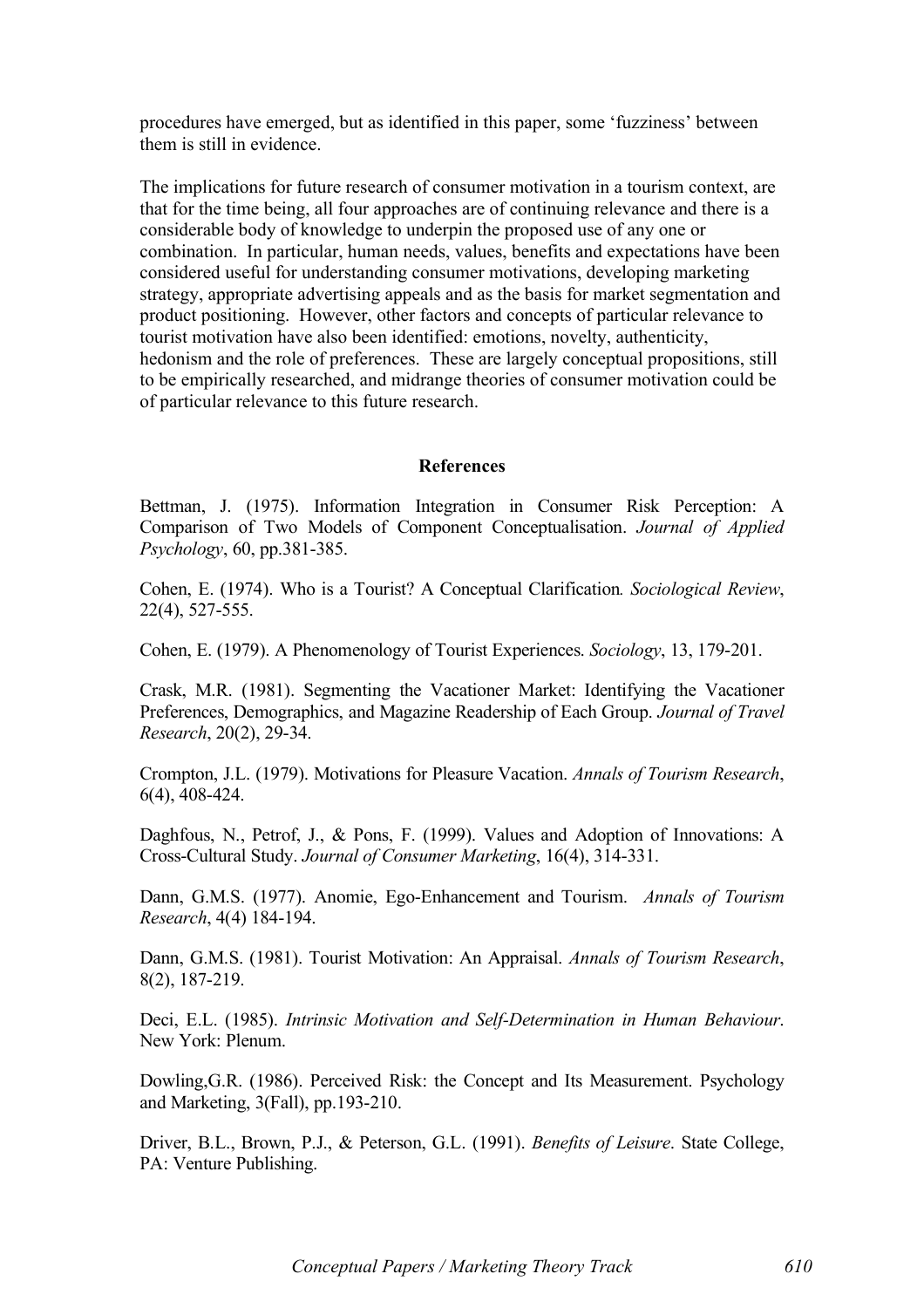Ekinci, Y., & Chen, J.S. (2002). Segmenting Overseas British Holidaymakers by Personal Values. *Journal of Hospitality & Leisure Marketing*, 9(3/4), 5-15.

Feather, N.T. (1975). *Values in Education and Society*. New York: The Free Press.

Frochot, I., & Morrison, A.M. (2000). Benefit Segmentation: A Review of Is Applications to Travel and Tourism Research. *Journal of Travel & Tourism Marketing*, 9(4), 21-45.

Gitelson, R.J., & Kerstetter, D.L. (1990). The Relationship Between Socio-Demographic Variables, Benefits Sought and Subsequent Vacation Behavior: A Case Study. *Journal of Travel Research*, 28(3), 24-29.

Gnoth, J. (1997). Tourism Motivation and Expectation Formation. *Annals of Tourism Research*, 24(2), 283-304.

Haley, R. (1968). Benefit Segmentation: A Decision Oriented Research Tool*. Journal of Marketing*, 23(July), 30-35.

Haley, R. (1971) Benefit segmentation: A Decision Oriented Research Tool. In J.F. Engel, H.F. Fiorillo & M.A. Cayley. *Market Segmentation: Concepts and Applications* (pp. 196-205), New York: Reinehart & Winston.

Hirschman, E., & Holbrook, M. (1982). Hedonic Consumption: Emerging Concepts, Methods, and Propositions. *Journal of Marketing,* 46(Summer), pp.92-101.

Holbrook, M., & Hirschman, E. (1982). The Experiential Aspects of Consumption Consumer Fantasies, Feelings, and Fun. *Journal of Consumer Research*. 9(Sept), pp.132-140.

Iso-Ahola, S.E. (1982). Towards a Sociol Psychology Theory of Tourism Motivation: A Rejoinder. *Annals of Tourism Research*, 9(2), 256-262.

Jang S.C., Morrison, A.M., & O'Leary, J.T. (2002). Benefit Segmentation of Japanese Pleasure Travelers to the USA and Canada: Selecting Target Markets Based on the Profitability and Risk of Individual Market Segments. *Tourism Management*, 23, 367- 378.

Kahle, L.R. (1986). The Nine Nations of North America and the Value Basis of Geographic Segmentation. *Journal of Marketing*, 50(April), 37-47.

Kahle, L.R., & Kennedy, P. (1989). Using the List of Values (LOV) to Understand Consumers*. Journal of Consumer Marketing*, 6(3), 5-12.

Kamakura, W.A., & Novak, T. (1992). Value System Segmentation: Exploring the Meaning of LOV. *Journal of Consumer Research*, 19(June), 119-132.

Kim, S.S., Lee, C-K., & Klenosky, D.B. (2003). The Influence of Push and Pull Factors at Korean National Parks. *Tourism Management*. 24(2), 169-180.

Krippendorf, J. (1984). *The Holiday Makers: Understanding the Impact of Leisure and Travel*. Oxford: Butterworth Heinemann.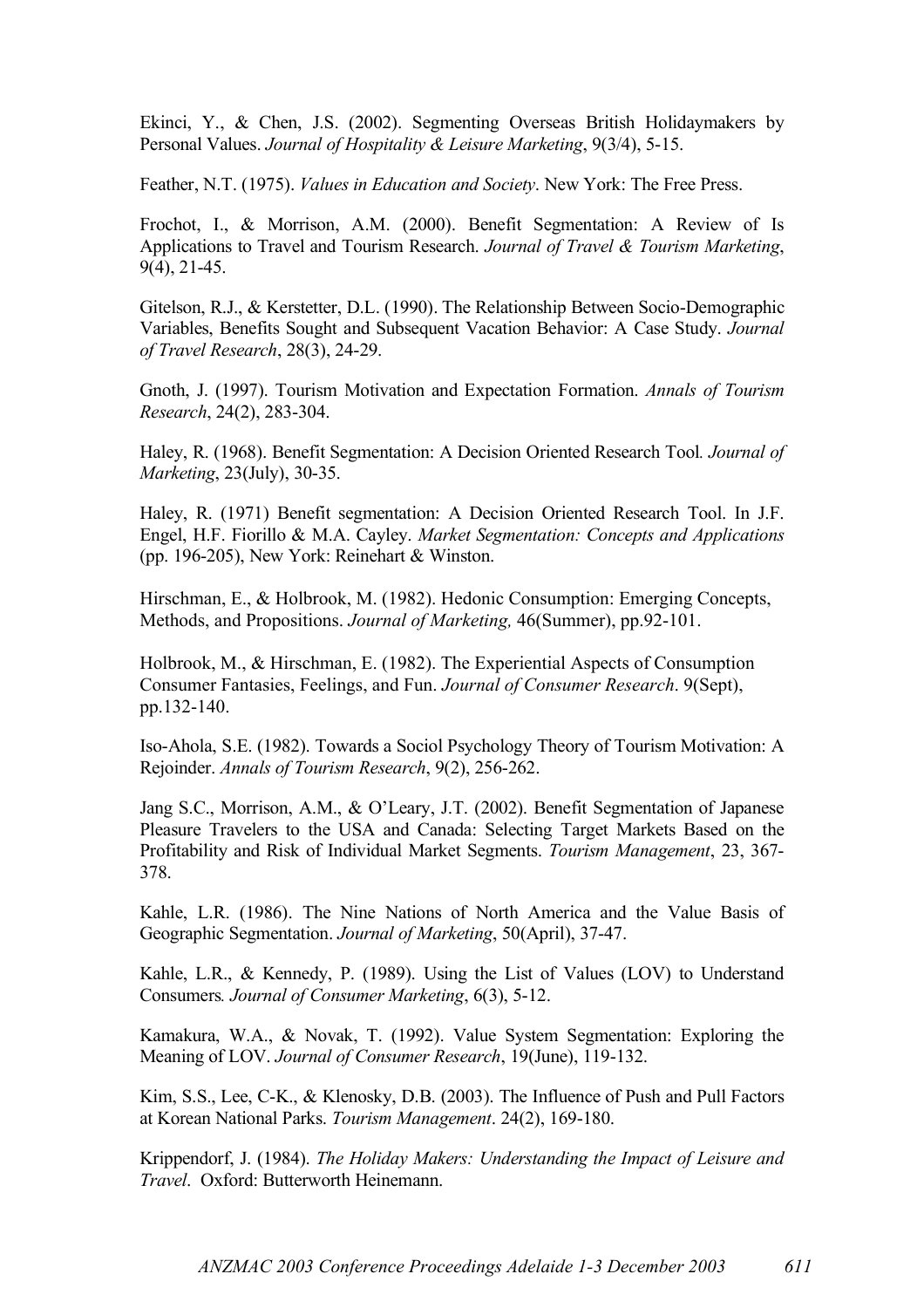Lang, C-T., & O'Leary, J.T. (1997). Motivation, Participation, and Preference: A Multi-Segmentation Approach of the Australian Nature Travel Market. *Journal of Travel & Tourism Marketing*, 6(3/4), pp.159-180.

Lewis, R.C. (1981). Marketing for Full Service Restaurant – An Analysis of Demographic and Benefit Segmentation. In J.H. Donnelly and W.R. George, *Marketing of Services* (pp.43-46), Chicago: American Marketing Association.

Loker, L.E., & Perdue, R.R. (1992). A Benefit-Based Segmentation of a Nonresident Summer Travel Market. *Journal of Travel Research*, 31(1), 30-35.

Lundberg, D.E. (1971). Why Tourists Travel. *The Cornell Hotel and Restaurant Administration Quarterly*, 26(February), 75-81.

Lundberg, D.E. (1972). *The Tourist Business*. Chicago: Institutions/Volume Feeding Management Magazine.

MacCannell, D. (1976). *The Tourist*. New York: Schocken.

McClelland, D. (1965). Achievement and Entrepreneurship: A Longitudinal Study. *Journal of Personality and Social Psychology*, April, pp.1,389-392.

McClelland, D.C. (1955). *Studies in Motivation*. New York: Appleton-Century-Crofts.

McCool, S.F., & Reilly, M. (1993). Benefit Segmentation Analysis of State Park Visitor Setting Preferences and Behavior. *Journal of Park and Recreation Administration*, 11(4), pp.1-14.

Madrigal, R. (1995). Personal Values, Traveller Personality Type and Leisure Travel Style. *Journal of Leisure Research*, 27(2). 125-42.

Madrigal, R., & Kahle, L.R. (1994). Predicting Vacation Activity Preferences on the Basis of Value-System Segmentation. *Journal of Travel & Tourism Research*, 32(3), 22- 28.

Maslow, A.H. (1943). A Theory of Human Motivation. *Psychological Review*, 50, 370- 396.

Maslow, A.H. (1954). *Motivation and Personality*. New York: Harper.

Mitchell, A. (1983). *The Nine American Lifestyles*. New York: Warner.

Mowen, J.C., & Minor, M. (1998). *Consumer Behaviour*. 5<sup>th</sup> Edition. New Jersey: Prentice Hall.

Muller, T.E. (1991). Using Personal Values to Define Segments in an International Tourism Market. *International Marketing Review*, 8(1), 57-70.

Murray, H.A., (1938). *Explorations in Personality*. New York: Oxford University Press.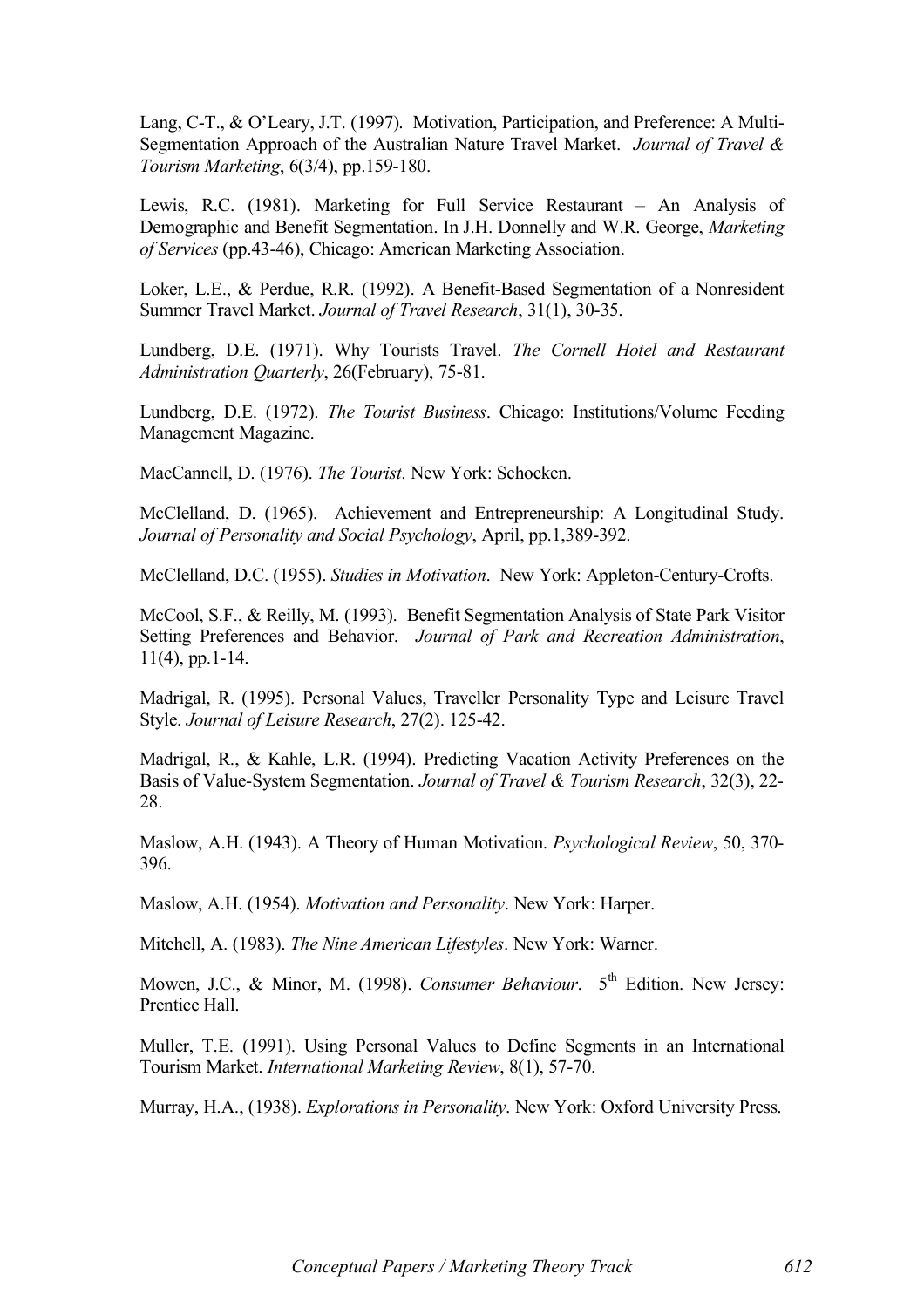Nicholson, R., & Pearce, D.G. (2001). Why do People Attend Events: A Comparative Analysis of Visitor Motivations at Four South Island Events. *Journal of Travel Research*, 39(4) 449-460.

Novak, T. & MacEvoy, B. (1990). On Comparing Alternative Segmentation Schemes: The List of Values (LOV) and Values and Life Styles (VALS). *Journal of Consumer Research*, 17(June), 105-109.

Pearce, P.L. (1982). *The Social Psychology of Tourist Behaviour*. International Series in Experimental Social Psychology, 3. Oxford: Pergamon Press.

Pearce, P.L. & Caltabiano, M.L. (1983). Inferring Travel Motivation from Travelers' Experiences. *Journal of Travel Research*, Fall, 16-20.

Pitts, R.E., & Woodside, A.G. (1986). Personal Values and Travel Decisions. *Journal of Travel Research*, 25(Summer), 20-25.

Pizam, A., & Calantone, R. (1987) Beyond Psychographics – Values as Determinants of Tourist Behavior. *International Journal of Hospitality Management*, 6(3), 177-181.

Plog, S.C. (1974). Why Destination areas Rise and Fall in Popularity. *The Cornell Hotel and Restaurant Administration Quarterly*, 14(4), 55-58.

Plog, S.C. (1991). A Carpenter's Tools Re-visited: Measuring Allocentrism and Psychocentrism Properly … the First Time. *Journal of Travel Research*, 29(4), 51.

Rokeach, M. (1968). *Beliefs, Attitudes, and Values*. San Francisco: Jossey-Bass.

Rokeach, M. (1973). *The Nature of Human Values*. New York: The Free Press.

Schiffman, B., & Kanuk, W. (1997). *Consumer Behaviour*. Sydney: Prentice Hall Australia.

Schrocer, R. (1991). Maslow's Hierarchy of Needs as a Framework for Identifying Emotional Triggers. *Marketing Review*. 46(5), pp.26,28.

Sharpley, R. (1994). *Tourism, Tourists & Society*. Cambridgeshire: ELM Publications.

Shoemaker, S. (1989). Segmentation of the Senior Pleasure Travel Market. *Journal of Travel Research*, 27(Winter), 14-21.

Shoemaker, S. (1994). Segmenting the US Travel Market According to Benefits Realized. *Journal of Travel Research*, 33(2), 8-21.

Skidmore, S., & Pyszka, R. (1987). US International Pleasure Travel Market – A Values Perspective. *Tourism Management*, 8(2), 121-122.

Thrane, C. (1997). Vacation Motives and Personal Value Systems. *Journal of Vacation Marketing*, 3(3), 234-244.